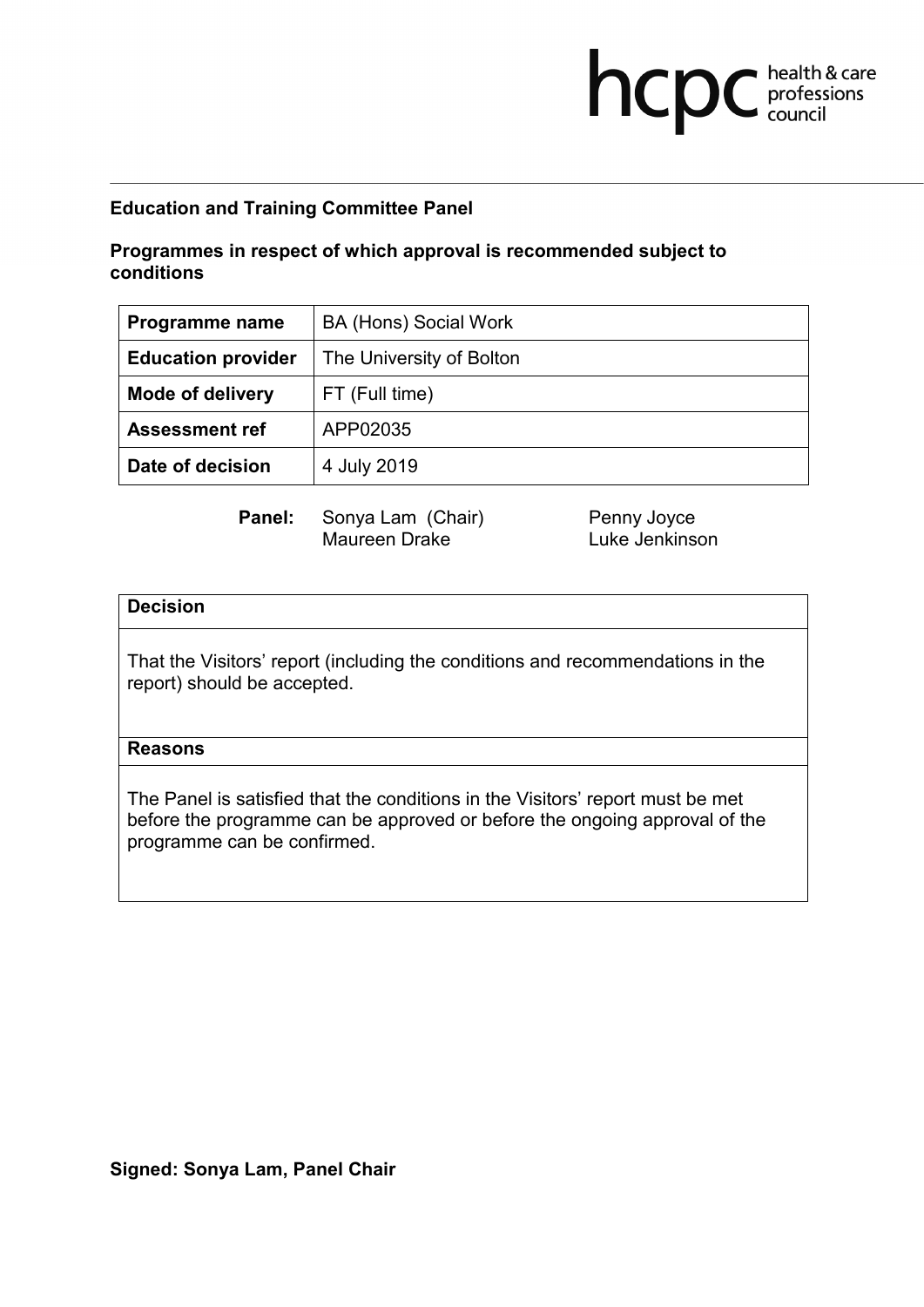# **Programmes in respect of which approval is recommended subject to conditions**

| Programme name            | <b>MA Social Work</b>    |
|---------------------------|--------------------------|
| <b>Education provider</b> | The University of Bolton |
| <b>Mode of delivery</b>   | FT (Full time)           |
| <b>Assessment ref</b>     | APP02036                 |
| Date of decision          | 4 July 2019              |

**Panel:** Sonya Lam (Chair) Penny Joyce<br>Maureen Drake Luke Jenkins Luke Jenkinson

**health & care** 

## **Decision**

That the Visitors' report (including the conditions and recommendations in the report) should be accepted.

## **Reasons**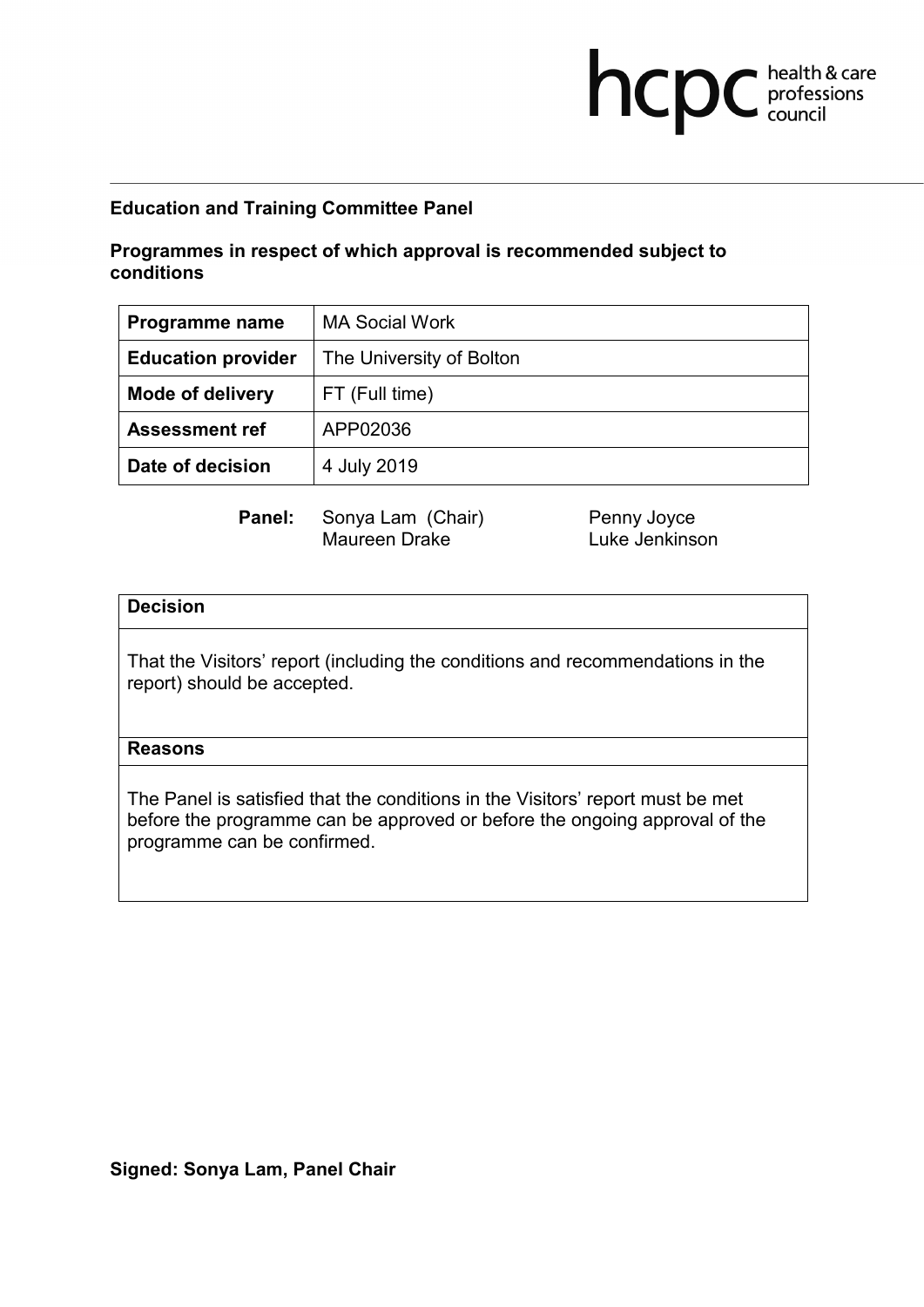# **Programmes in respect of which approval is recommended subject to conditions**

| Programme name            | BA (Hons) Social Work (Degree Apprenticeship) |
|---------------------------|-----------------------------------------------|
| <b>Education provider</b> | The University of Bolton                      |
| <b>Mode of delivery</b>   | FT (Full time)                                |
| <b>Assessment ref</b>     | APP02037                                      |
| Date of decision          | 4 July 2019                                   |

**Panel:** Sonya Lam (Chair) Penny Joyce<br>Maureen Drake Luke Jenkins Luke Jenkinson

**health & care** 

## **Decision**

That the Visitors' report (including the conditions and recommendations in the report) should be accepted.

#### **Reasons**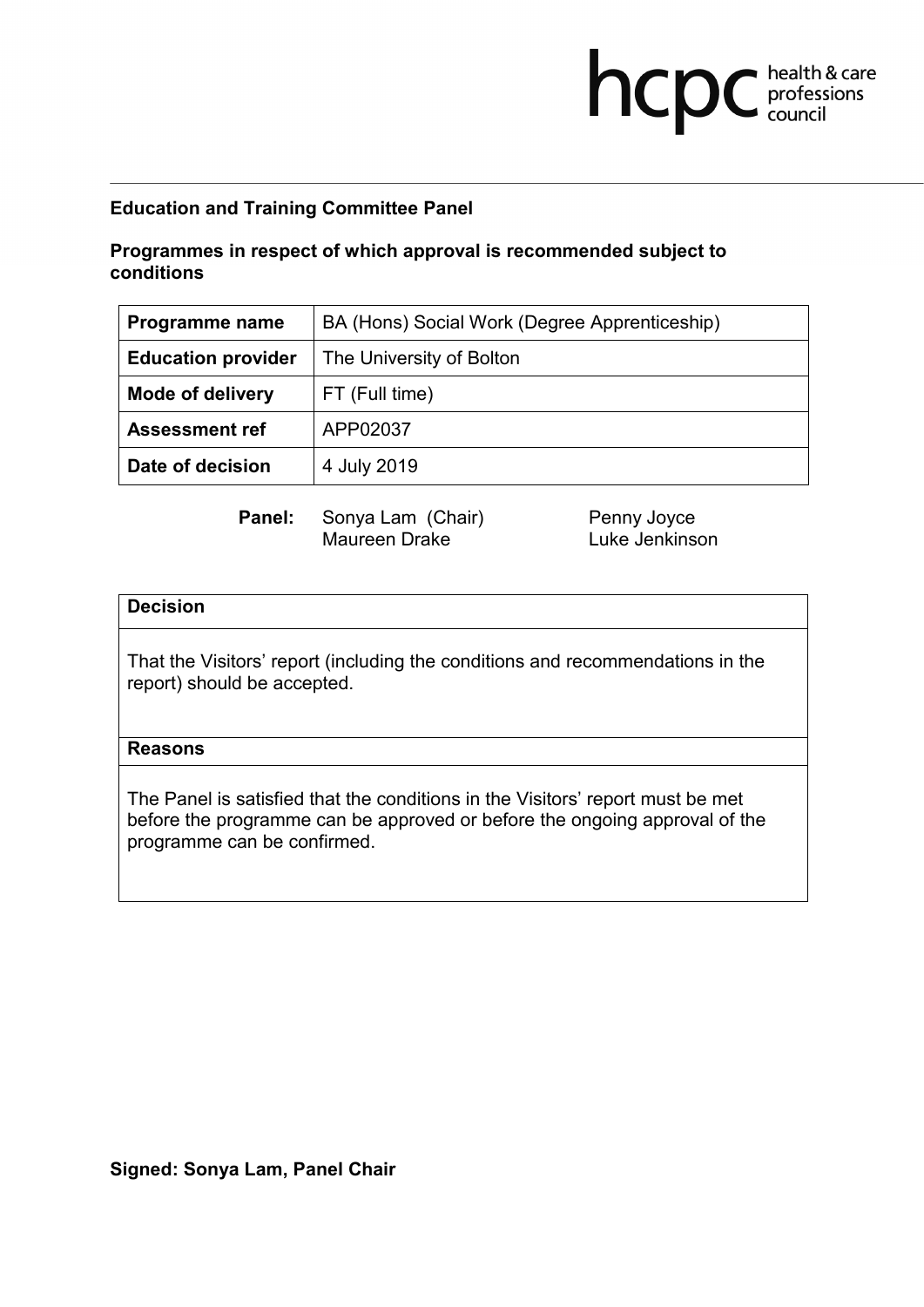# **Programmes in respect of which approval is recommended subject to conditions**

| Programme name            | PgDip Social Work (exit route) |
|---------------------------|--------------------------------|
| <b>Education provider</b> | University of Essex            |
| <b>Mode of delivery</b>   | FT (Full time)                 |
| <b>Assessment ref</b>     | APP02020                       |
| Date of decision          | 4 July 2019                    |

**Panel:** Sonya Lam (Chair) Penny Joyce<br>Maureen Drake Luke Jenkins Luke Jenkinson

**health & care** 

## **Decision**

That the Visitors' report (including the conditions and recommendations in the report) should be accepted.

#### **Reasons**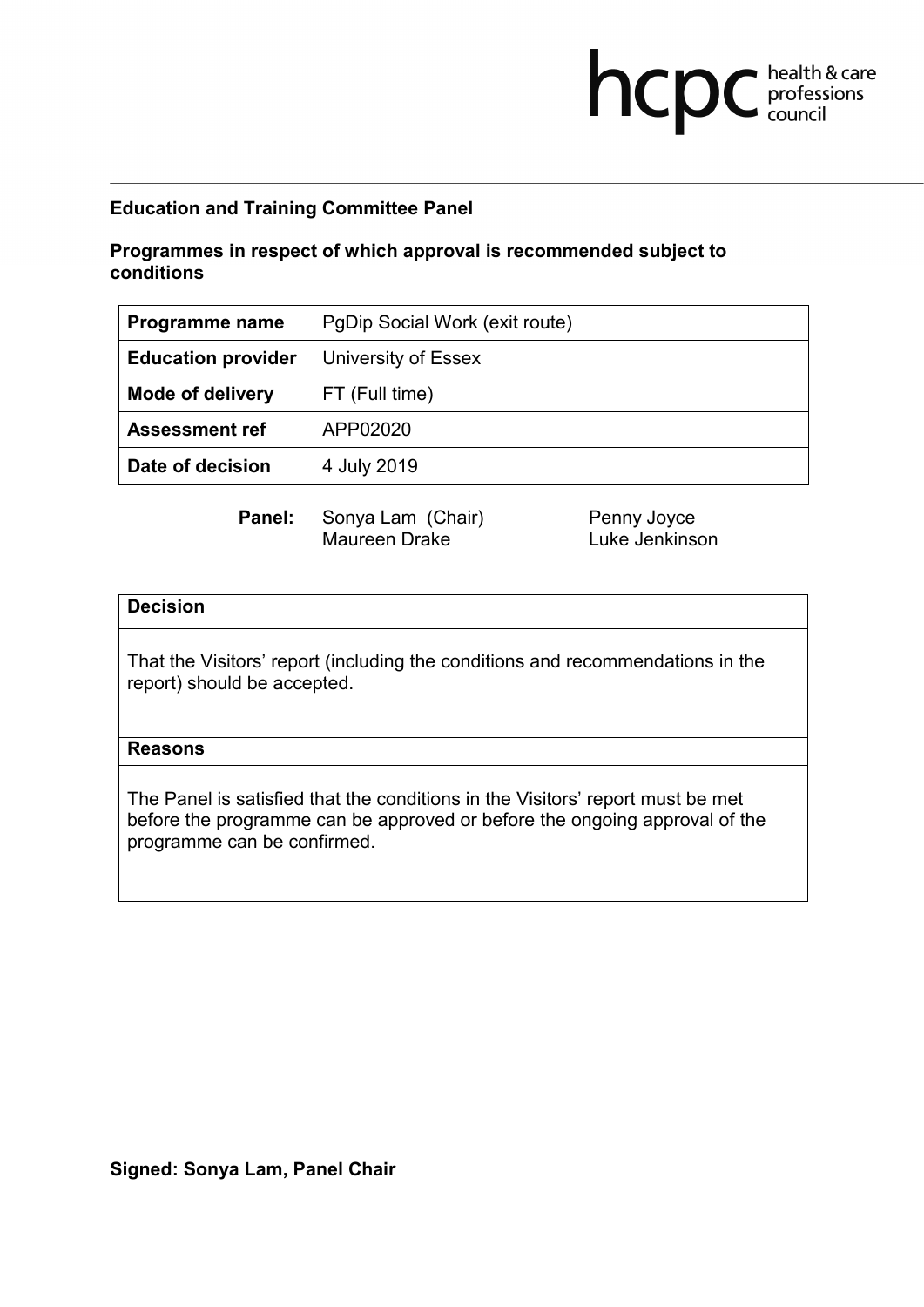# **Programmes in respect of which approval is recommended subject to conditions**

| Programme name            | <b>MA Social Work</b> |
|---------------------------|-----------------------|
| <b>Education provider</b> | University of Essex   |
| <b>Mode of delivery</b>   | FT (Full time)        |
| <b>Assessment ref</b>     | APP02021              |
| Date of decision          | 4 July 2019           |

**Panel:** Sonya Lam (Chair) Penny Joyce<br>Maureen Drake Luke Jenkins Luke Jenkinson

**health & care** 

## **Decision**

That the Visitors' report (including the conditions and recommendations in the report) should be accepted.

#### **Reasons**

The Panel is satisfied that the conditions in the Visitors' report must be met before the programme can be approved or before the ongoing approval of the programme can be confirmed.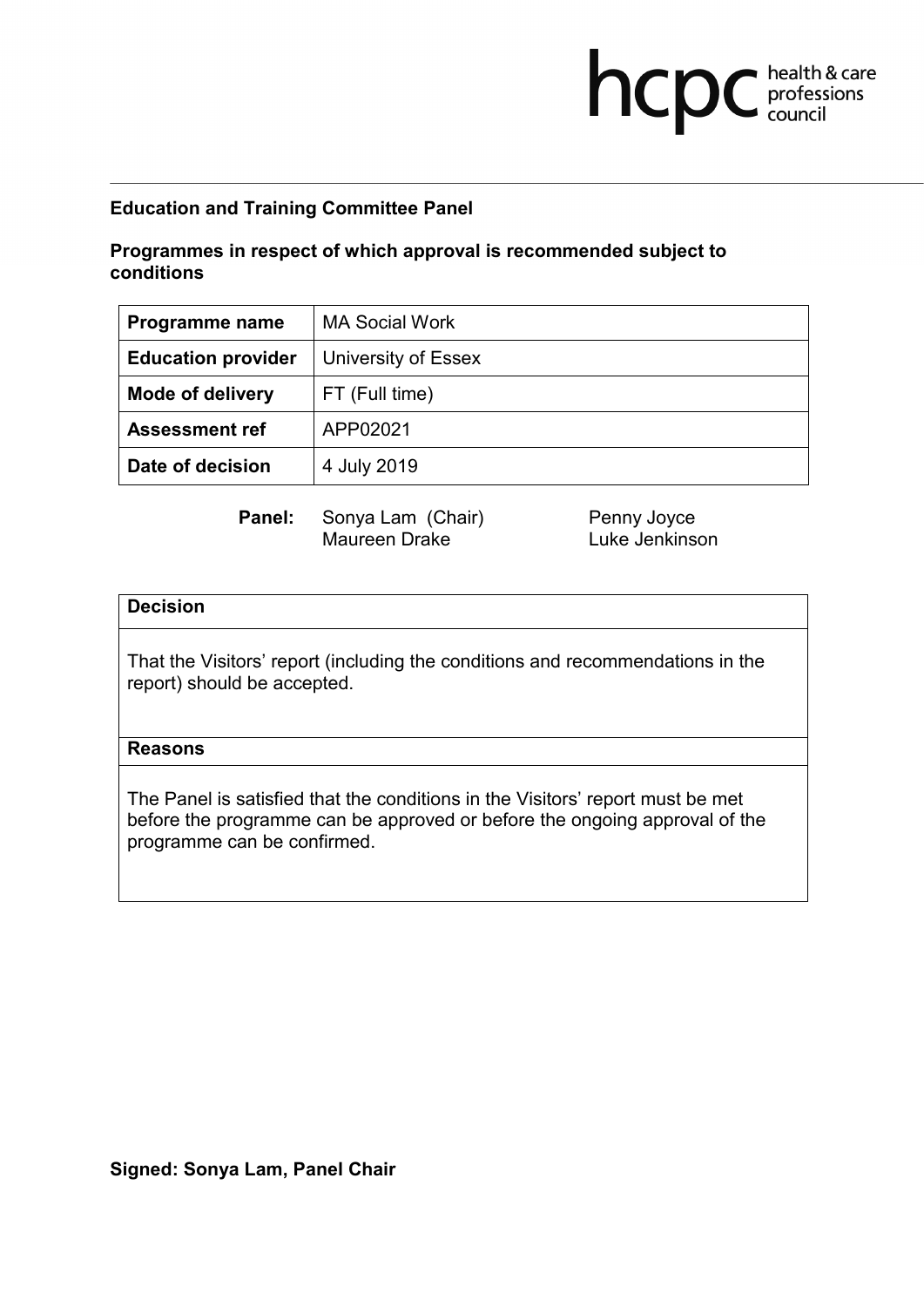# **Programmes in respect of which approval is recommended subject to conditions**

| Programme name            | BSc (Hons) Physiotherapy      |
|---------------------------|-------------------------------|
| <b>Education provider</b> | University of Gloucestershire |
| <b>Mode of delivery</b>   | FT (Full time)                |
| <b>Assessment ref</b>     | APP02042                      |
| Date of decision          | 4 July 2019                   |

**Panel:** Sonya Lam (Chair) Penny Joyce<br>Maureen Drake Luke Jenkins

Luke Jenkinson

**health & care** 

## **Decision**

That the Visitors' report (including the conditions and recommendations in the report) should be accepted.

#### **Reasons**

The Panel is satisfied that the conditions in the Visitors' report must be met before the programme can be approved or before the ongoing approval of the programme can be confirmed.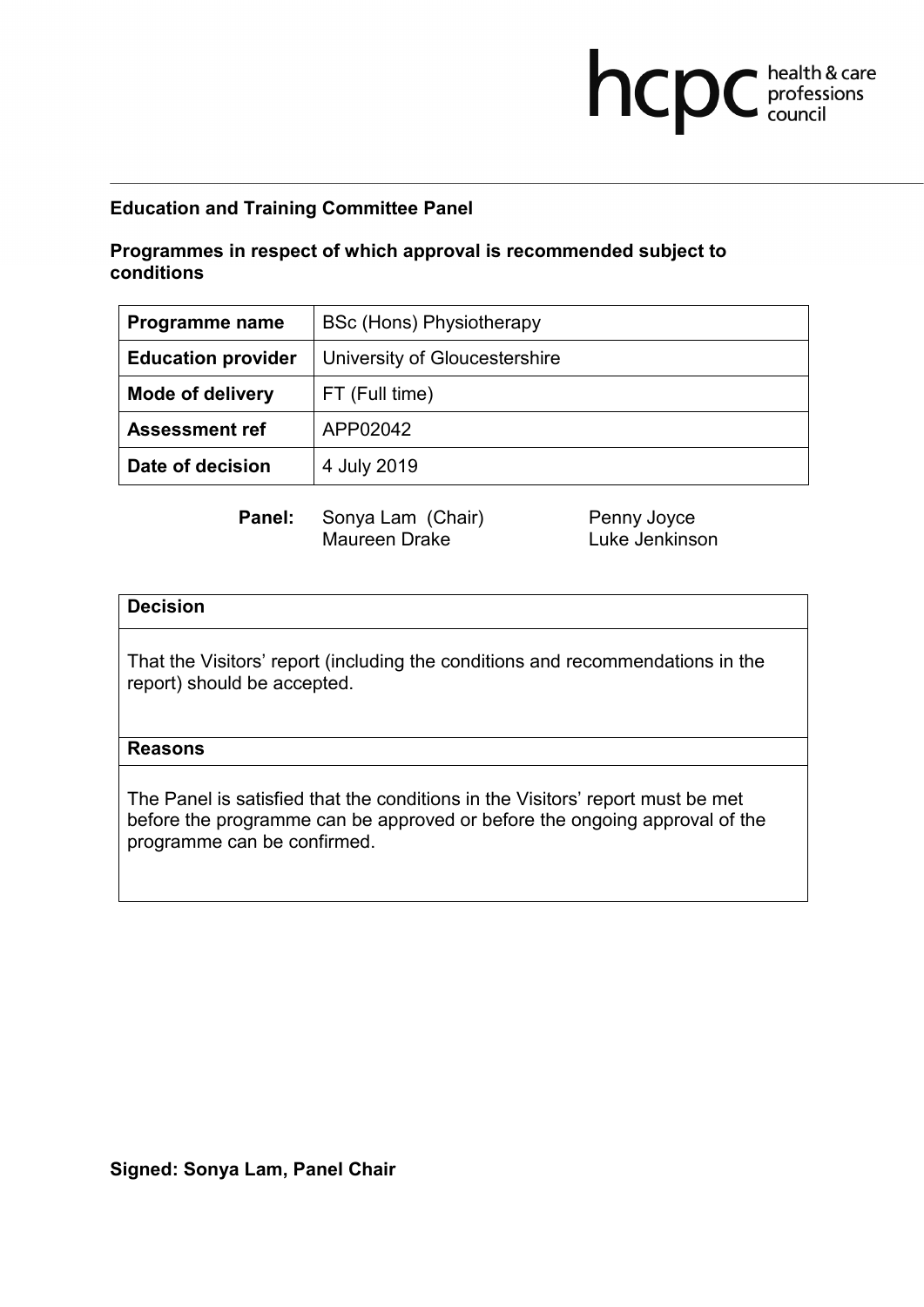# **Programmes in respect of which approval is recommended subject to conditions**

| Programme name            | BSc (Hons) Physiotherapy  |
|---------------------------|---------------------------|
| <b>Education provider</b> | <b>Glyndwr University</b> |
| <b>Mode of delivery</b>   | FT (Full time)            |
| <b>Assessment ref</b>     | APP02066                  |
| Date of decision          | 4 July 2019               |

**Panel:** Sonya Lam (Chair) Penny Joyce<br>Maureen Drake Luke Jenkins Luke Jenkinson

**health & care** 

## **Decision**

That the Visitors' report (including the conditions and recommendations in the report) should be accepted.

#### **Reasons**

The Panel is satisfied that the conditions in the Visitors' report must be met before the programme can be approved or before the ongoing approval of the programme can be confirmed.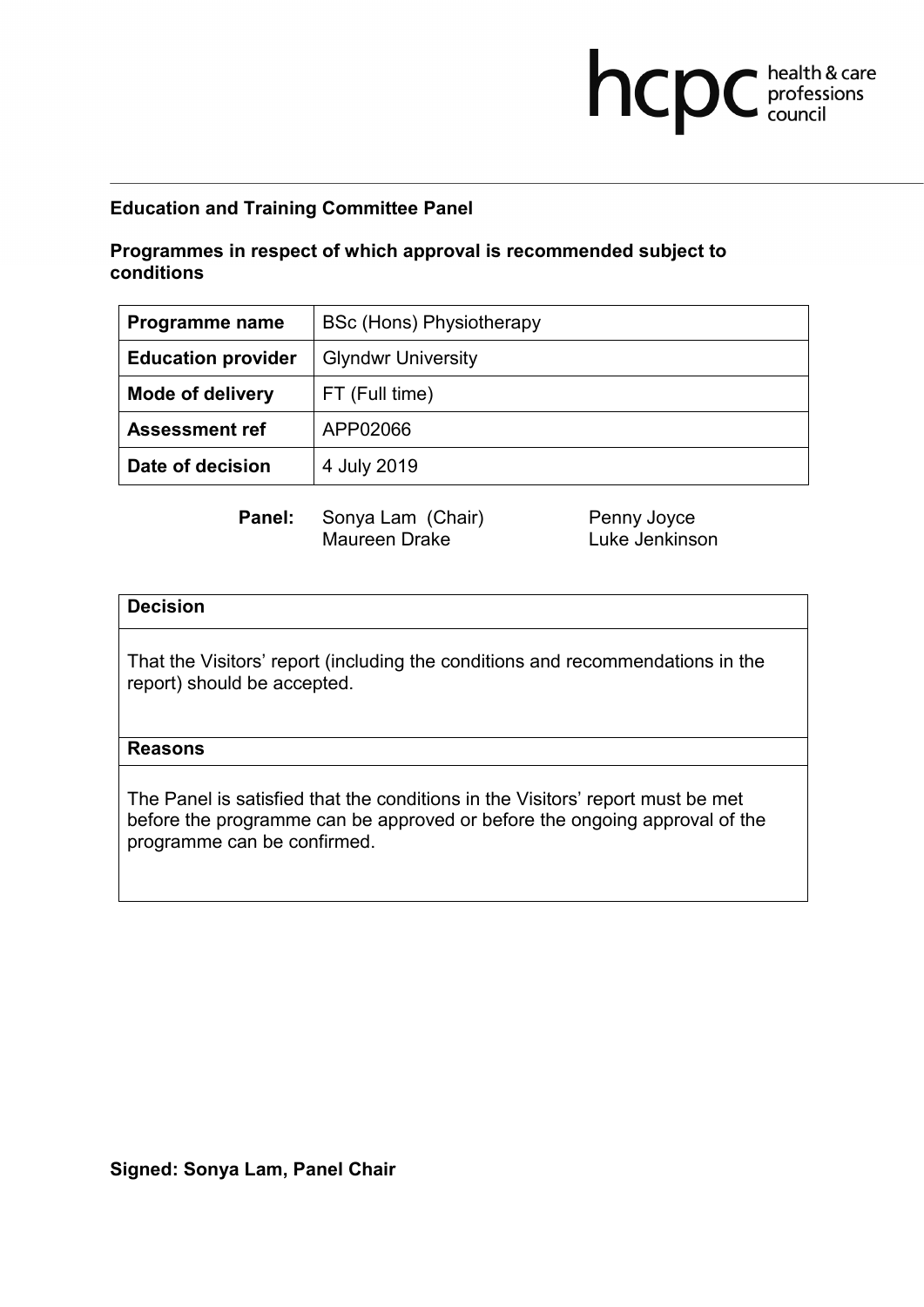# **Programmes in respect of which approval is recommended subject to conditions**

| Programme name            | <b>MSc Paramedic Science</b> |
|---------------------------|------------------------------|
| <b>Education provider</b> | University of Huddersfield   |
| <b>Mode of delivery</b>   | FT (Full time)               |
| <b>Assessment ref</b>     | APP02034                     |
| Date of decision          | 4 July 2019                  |

**Panel:** Sonya Lam (Chair) Penny Joyce<br>Maureen Drake Luke Jenkins Luke Jenkinson

**health & care** 

## **Decision**

That the Visitors' report (including the conditions and recommendations in the report) should be accepted.

#### **Reasons**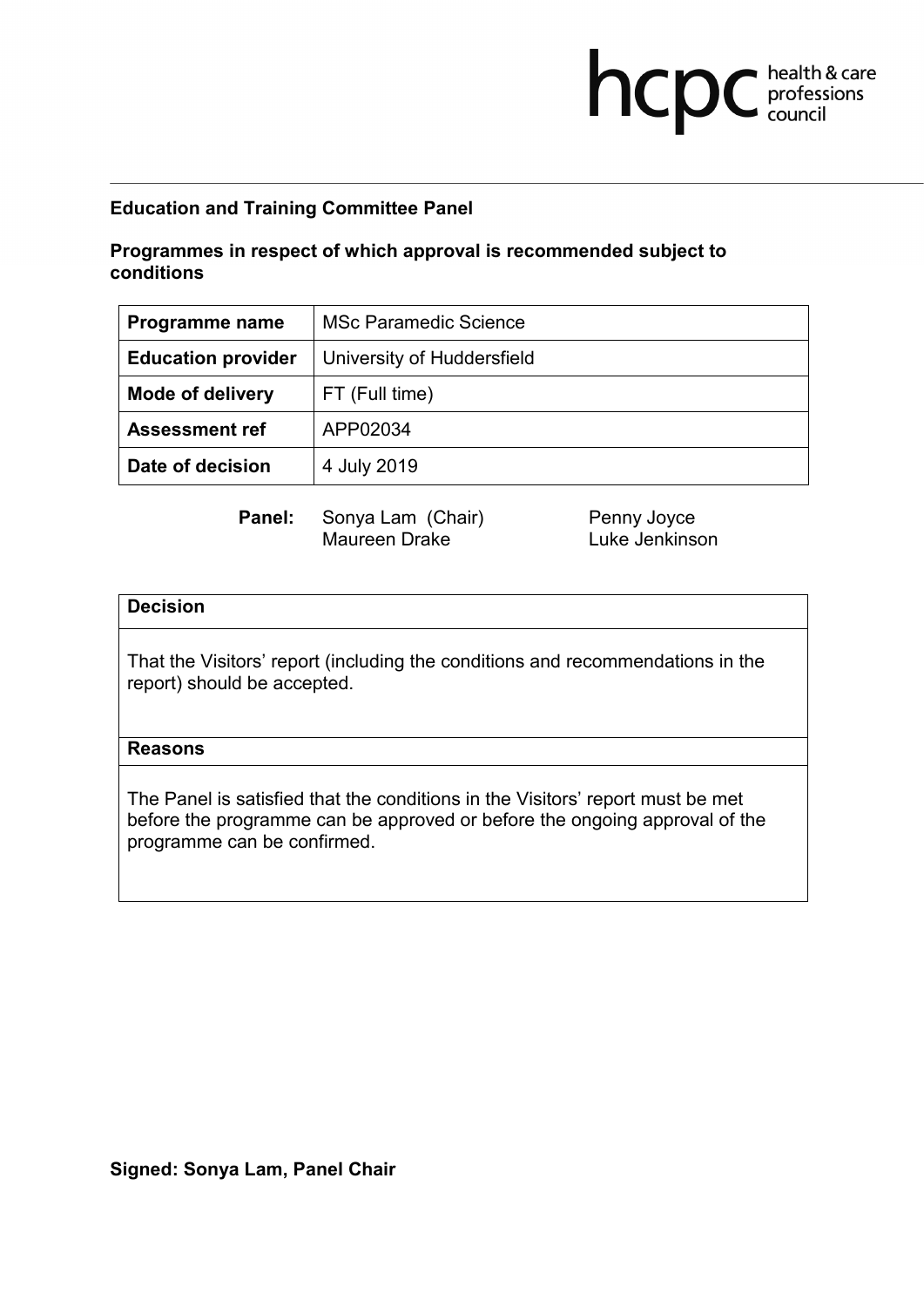# **health & care**

# **Education and Training Committee Panel**

# **Programmes in respect of which approval is recommended subject to conditions**

| Programme name            | BA (Hons) Social Work (Degree apprenticeship) |
|---------------------------|-----------------------------------------------|
| <b>Education provider</b> | University of Suffolk                         |
| <b>Mode of delivery</b>   | WBL (Work based learning)                     |
| <b>Assessment ref</b>     | APP01972                                      |
| Date of decision          | 4 July 2019                                   |

**Panel:** Sonya Lam (Chair) Penny Joyce<br>Maureen Drake Luke Jenkins

Luke Jenkinson

## **Decision**

That the Visitors' report (including the conditions and recommendations in the report) should be accepted.

## **Reasons**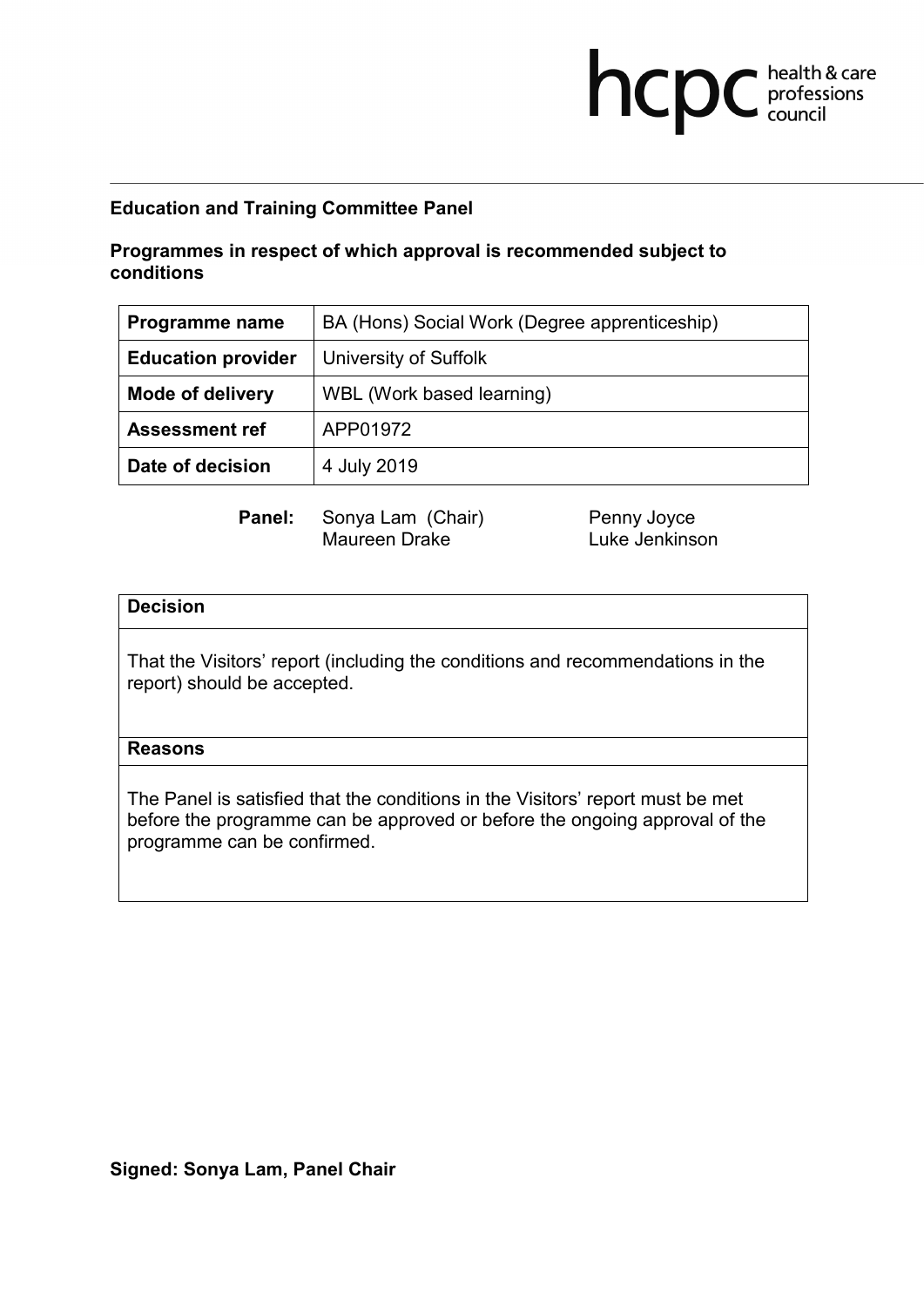# **Programmes in respect of which approval is recommended subject to conditions**

| Programme name            | BA (Hons) Social Work |
|---------------------------|-----------------------|
| <b>Education provider</b> | University of Suffolk |
| Mode of delivery          | FT (Full time)        |
| <b>Assessment ref</b>     | APP02099              |
| Date of decision          | 4 July 2019           |

**Panel:** Sonya Lam (Chair) Penny Joyce<br>Maureen Drake Luke Jenkins Luke Jenkinson

**health & care** 

## **Decision**

That the Visitors' report (including the conditions and recommendations in the report) should be accepted.

#### **Reasons**

The Panel is satisfied that the conditions in the Visitors' report must be met before the programme can be approved or before the ongoing approval of the programme can be confirmed.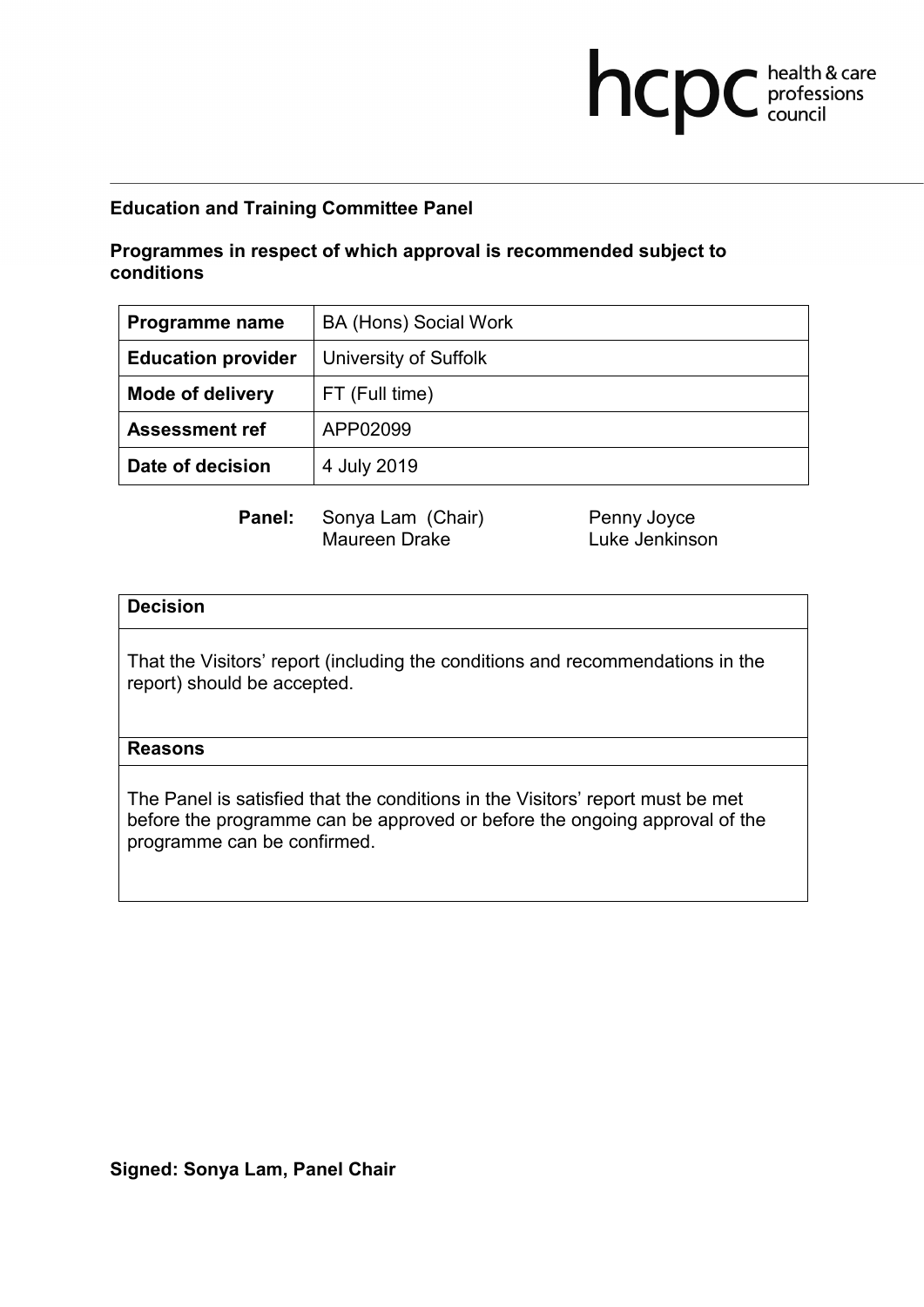# **Programmes in respect of which approval is recommended subject to conditions**

| Programme name            | <b>BA (Hons) Social Work</b> |
|---------------------------|------------------------------|
| <b>Education provider</b> | University of Suffolk        |
| <b>Mode of delivery</b>   | PT (Part time)               |
| <b>Assessment ref</b>     | APP02100                     |
| Date of decision          | 4 July 2019                  |

**Panel:** Sonya Lam (Chair) Penny Joyce<br>Maureen Drake Luke Jenkins Luke Jenkinson

**health & care** 

## **Decision**

That the Visitors' report (including the conditions and recommendations in the report) should be accepted.

#### **Reasons**

The Panel is satisfied that the conditions in the Visitors' report must be met before the programme can be approved or before the ongoing approval of the programme can be confirmed.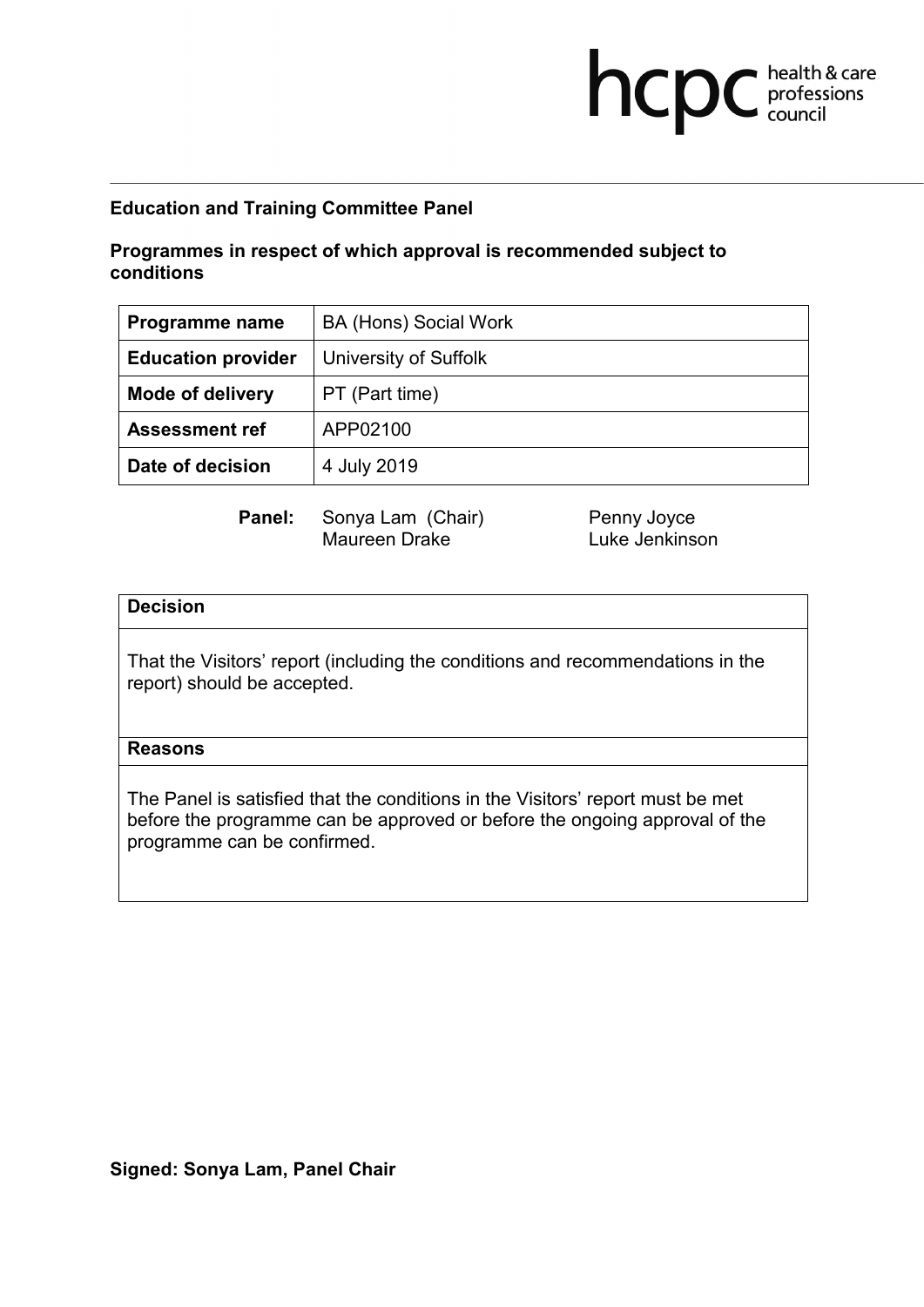# **Programmes in respect of which approval is recommended subject to conditions**

| Programme name            | BSc (Hons) Occupational Therapy Degree Apprenticeship |
|---------------------------|-------------------------------------------------------|
| <b>Education provider</b> | University of East Anglia                             |
| <b>Mode of delivery</b>   | FLX (Flexible)                                        |
| <b>Assessment ref</b>     | APP02052                                              |
| Date of decision          | 4 July 2019                                           |

**Panel:** Sonya Lam (Chair) Penny Joyce<br>Maureen Drake Luke Jenkins

Luke Jenkinson

**health & care** 

## **Decision**

That the Visitors' report (including the conditions and recommendations in the report) should be accepted.

#### **Reasons**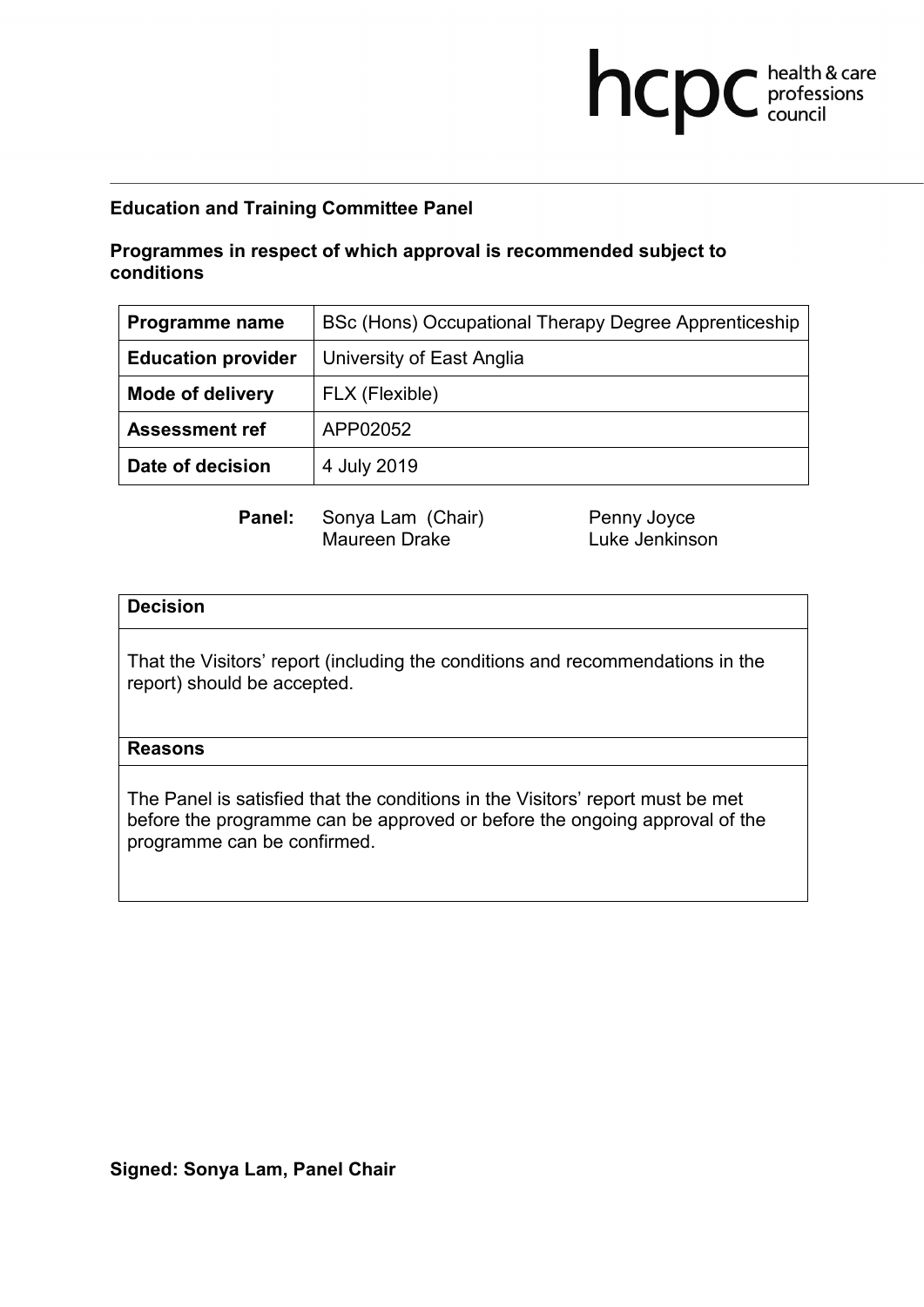# **Programmes in respect of which approval is recommended subject to conditions**

| Programme name            | <b>BA (Honours) Social Work</b>                                                          |
|---------------------------|------------------------------------------------------------------------------------------|
| <b>Education provider</b> | Wiltshire College & University Centre (validated by Oxford<br><b>Brookes University)</b> |
| Mode of delivery          | FT (Full time)                                                                           |
| <b>Assessment ref</b>     | APP02048                                                                                 |
| Date of decision          | 4 July 2019                                                                              |

**Panel:** Sonya Lam (Chair) Penny Joyce<br>Maureen Drake **Prace Luke Jenkins** 

Luke Jenkinson

**health & care** 

## **Decision**

That the Visitors' report (including the conditions and recommendations in the report) should be accepted.

#### **Reasons**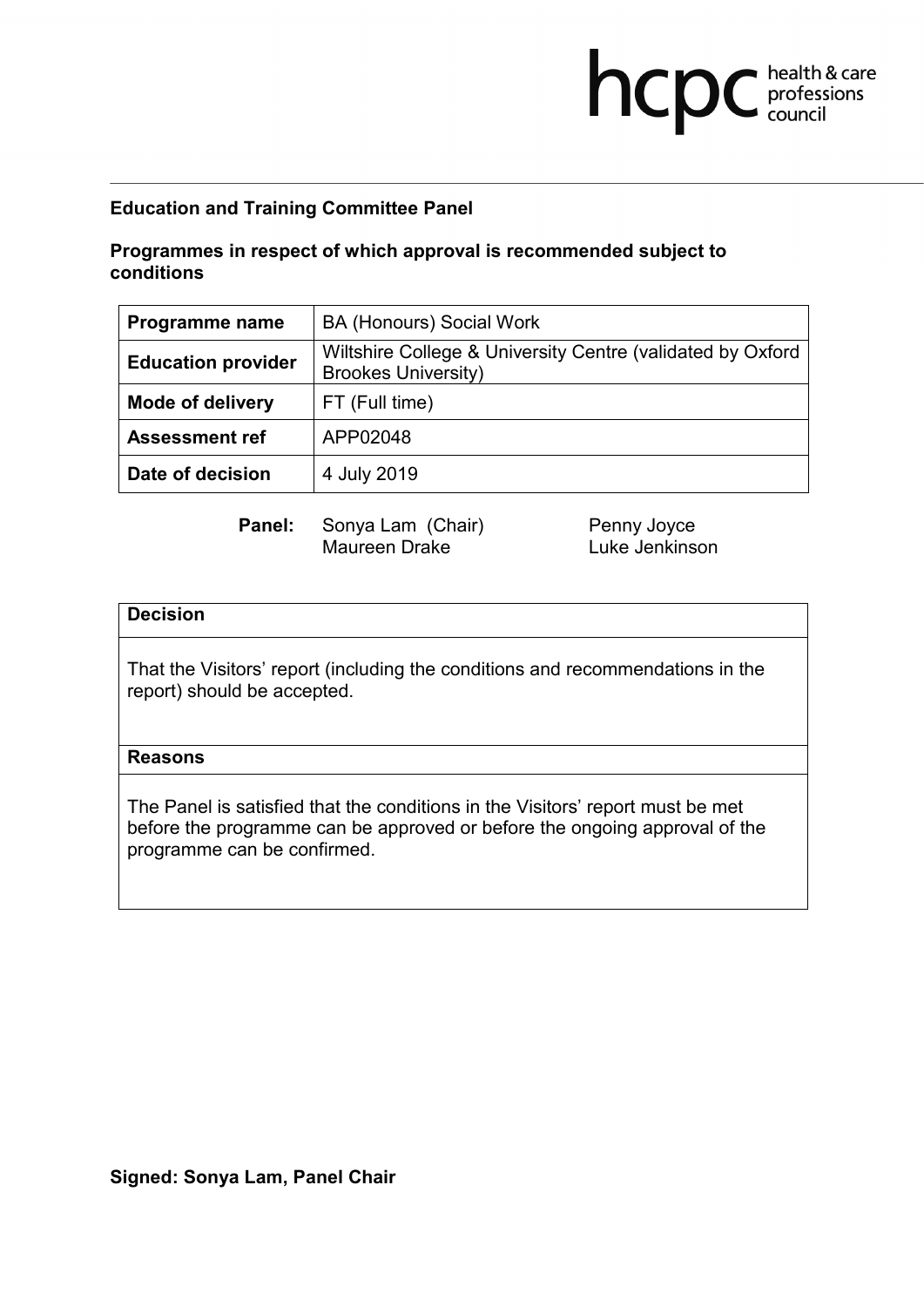# **Programmes in respect of which approval is recommended subject to conditions**

| Programme name            | BA (Hons) Social Work (Apprenticeship) |
|---------------------------|----------------------------------------|
| <b>Education provider</b> | University of Winchester               |
| <b>Mode of delivery</b>   | FT (Full time)                         |
| <b>Assessment ref</b>     | APP01984                               |
| Date of decision          | 4 July 2019                            |

**Panel:** Sonya Lam (Chair) Penny Joyce<br>Maureen Drake Luke Jenkins Luke Jenkinson

**health & care** 

## **Decision**

That the Visitors' report (including the conditions and recommendations in the report) should be accepted.

#### **Reasons**